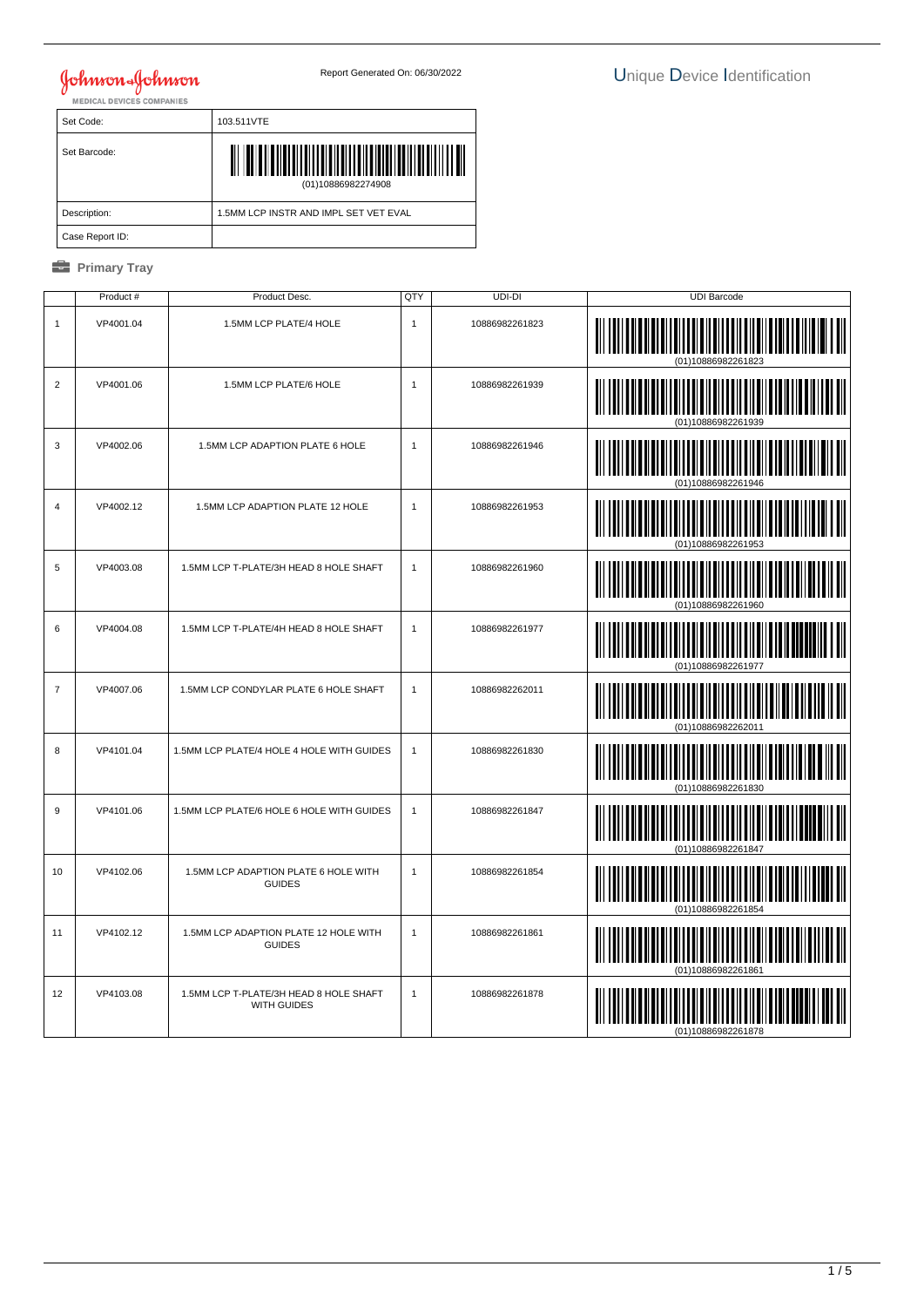| Set Code:       | 103.511VTE                            |
|-----------------|---------------------------------------|
| Set Barcode:    | <b>THULLE</b><br>(01)10886982274908   |
| Description:    | 1.5MM LCP INSTR AND IMPL SET VET EVAL |
| Case Report ID: |                                       |

|    | Product # | Product Desc.                                                | QTY          | $UDI-DI$       | <b>UDI Barcode</b> |
|----|-----------|--------------------------------------------------------------|--------------|----------------|--------------------|
| 13 | VP4104.08 | 1.5MM LCP T-PLATE/4H HEAD 8 HOLE SHAFT<br>WITH GUIDES        | $\mathbf{1}$ | 10886982261885 | (01)10886982261885 |
| 14 | VP4105.L8 | 1.5MM LCP EXTENDED H-PLATE LEFT WITH<br><b>GUIDES</b>        | $\mathbf{1}$ | 10886982261892 |                    |
| 15 | VP4105.R8 | 1.5MM LCP EXTENDED H-PLATE RIGHT WITH<br><b>GUIDES</b>       | $\mathbf{1}$ | 10886982261908 | IIII               |
| 16 | VP4106.08 | 1.5MM LCP Y-PLATE/3H HEAD 8 HOLE SHAFT<br><b>WITH GUIDES</b> | $\mathbf{1}$ | 10886982261915 | ║║║                |
| 17 | VP4107.06 | 1.5MM LCP CONDYLAR PLATE 6 HOLE SHAFT<br><b>WITH GUIDES</b>  | $\mathbf{1}$ | 10886982261922 |                    |
| 18 | VS105.006 | 1.5MM CORTEX SCREW SLF-TPNG WITH T4<br>STARDRIVE RECESS 6MM  | 6            | 10886982262035 |                    |
| 19 | VS105.007 | 1.5MM CORTEX SCREW SLF-TPNG WITH T4<br>STARDRIVE RECESS 7MM  | 6            | 10886982262028 |                    |
| 20 | VS105.008 | 1.5MM CORTEX SCREW SLF-TPNG WITH T4<br>STARDRIVE RECESS 8MM  | 6            | 10886982262042 |                    |
| 21 | VS105.009 | 1.5MM CORTEX SCREW SLF-TPNG WITH T4<br>STARDRIVE RECESS 9MM  | 6            | 10886982262059 |                    |
| 22 | VS105.010 | 1.5MM CORTEX SCREW SLF-TPNG WITH T4<br>STARDRIVE RECESS 10MM | 6            | 10886982262066 |                    |
| 23 | VS105.011 | 1.5MM CORTEX SCREW SLF-TPNG WITH T4<br>STARDRIVE RECESS 11MM | 6            | 10886982262073 |                    |
| 24 | VS105.012 | 1.5MM CORTEX SCREW SLF-TPNG WITH T4<br>STARDRIVE RECESS 12MM | 6            | 10886982262080 | (01)10886982262080 |
| 25 | VS105.013 | 1.5MM CORTEX SCREW SLF-TPNG WITH T4<br>STARDRIVE RECESS 13MM | 6            | 10886982262097 |                    |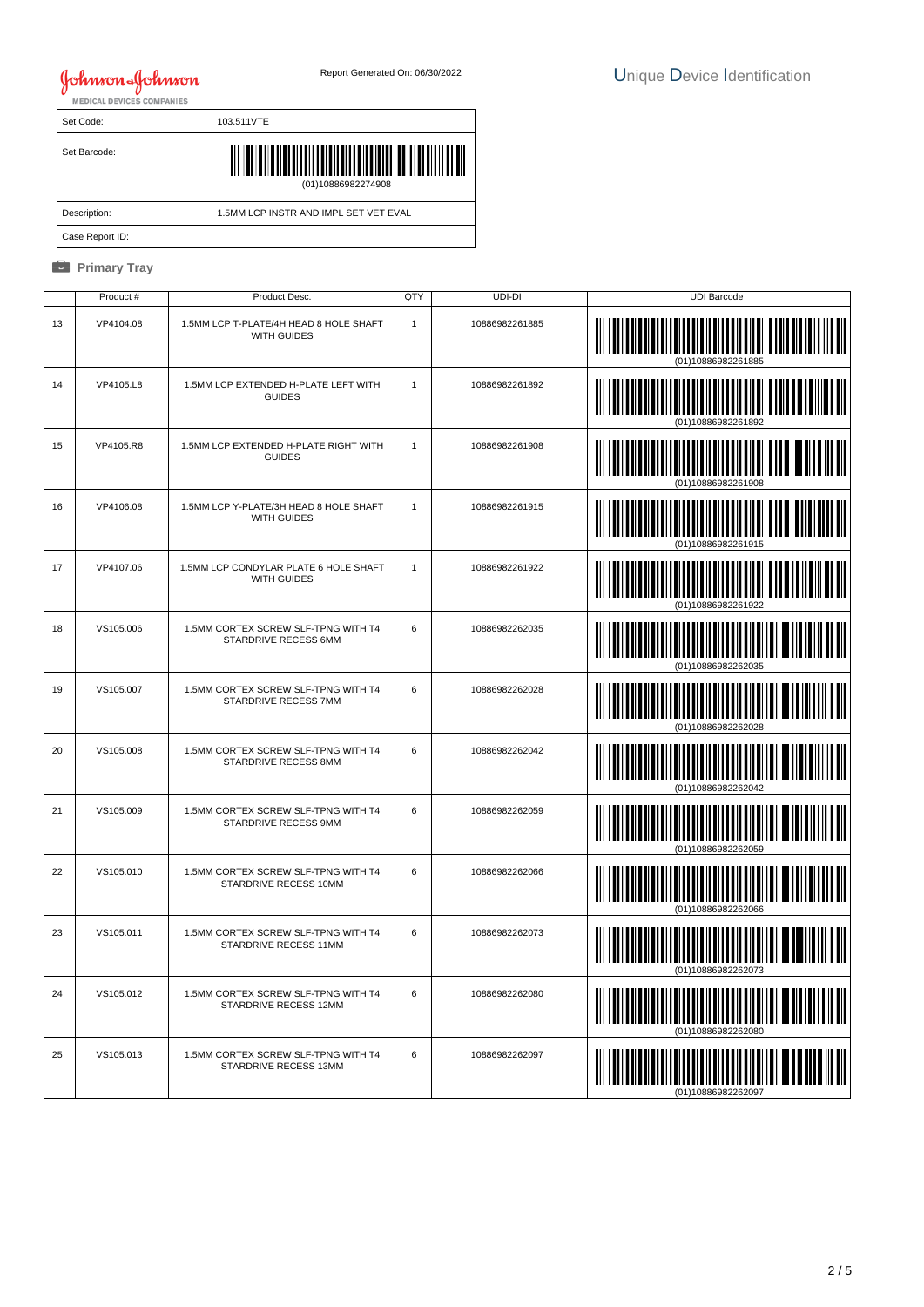| Set Code:       | 103.511VTE                                      |
|-----------------|-------------------------------------------------|
| Set Barcode:    | <u>TIITII TIITII TIIT</u><br>(01)10886982274908 |
| Description:    | 1.5MM LCP INSTR AND IMPL SET VET EVAL           |
| Case Report ID: |                                                 |

|    | Product # | Product Desc.                                                 | QTY            | UDI-DI         | <b>UDI Barcode</b>                                                |
|----|-----------|---------------------------------------------------------------|----------------|----------------|-------------------------------------------------------------------|
| 26 | VS105.014 | 1.5MM CORTEX SCREW SLF-TPNG WITH T4<br>STARDRIVE RECESS 14MM  | 6              | 10886982262103 | (01)10886982262103                                                |
| 27 | VS105.015 | 1.5MM CORTEX SCREW SLF-TPNG WITH T4<br>STARDRIVE RECESS 15MM  | 6              | 10886982262110 |                                                                   |
| 28 | VS105.016 | 1.5MM CORTEX SCREW SLF-TPNG WITH T4<br>STARDRIVE RECESS 16MM  | $\overline{4}$ | 10886982262127 |                                                                   |
| 29 | VS105.018 | 1.5MM CORTEX SCREW SLF-TPNG WITH T4<br>STARDRIVE RECESS 18MM  | $\overline{4}$ | 10886982262134 |                                                                   |
| 30 | VS105.020 | 1.5MM CORTEX SCREW SLF-TPNG WITH T4<br>STARDRIVE RECESS 20MM  | 4              | 10886982262141 |                                                                   |
| 31 | VS105.022 | 1.5MM CORTEX SCREW SLF-TPNG WITH T4<br>STARDRIVE RECESS 22MM  | $\overline{4}$ | 10886982262158 |                                                                   |
| 32 | VS105.024 | 1.5MM CORTEX SCREW SLF-TPNG WITH T4<br>STARDRIVE RECESS 24MM  | $\overline{4}$ | 10886982262165 |                                                                   |
| 33 | VS106.006 | 1.5MM LOCKING SCREW SLF-TPNG WITH T4<br>STARDRIVE RECESS 6MM  | 6              | 10886982261670 |                                                                   |
| 34 | VS106.007 | 1.5MM LOCKING SCREW SLF-TPNG WITH T4<br>STARDRIVE RECESS 7MM  | 6              | 10886982261687 |                                                                   |
| 35 | VS106.008 | 1.5MM LOCKING SCREW SLF-TPNG WITH T4<br>STARDRIVE RECESS 8MM  | 6              | 10886982261694 |                                                                   |
| 36 | VS106.009 | 1.5MM LOCKING SCREW SLF-TPNG WITH T4<br>STARDRIVE RECESS 9MM  | 6              | 10886982261700 |                                                                   |
| 37 | VS106.010 | 1.5MM LOCKING SCREW SLF-TPNG WITH T4<br>STARDRIVE RECESS 10MM | 6              | 10886982261717 | <u>i oli oli oli oli oli oli oli oli ol</u><br>(01)10886982261717 |
| 38 | VS106.011 | 1.5MM LOCKING SCREW SLF-TPNG WITH T4<br>STARDRIVE RECESS 11MM | 6              | 10886982261724 |                                                                   |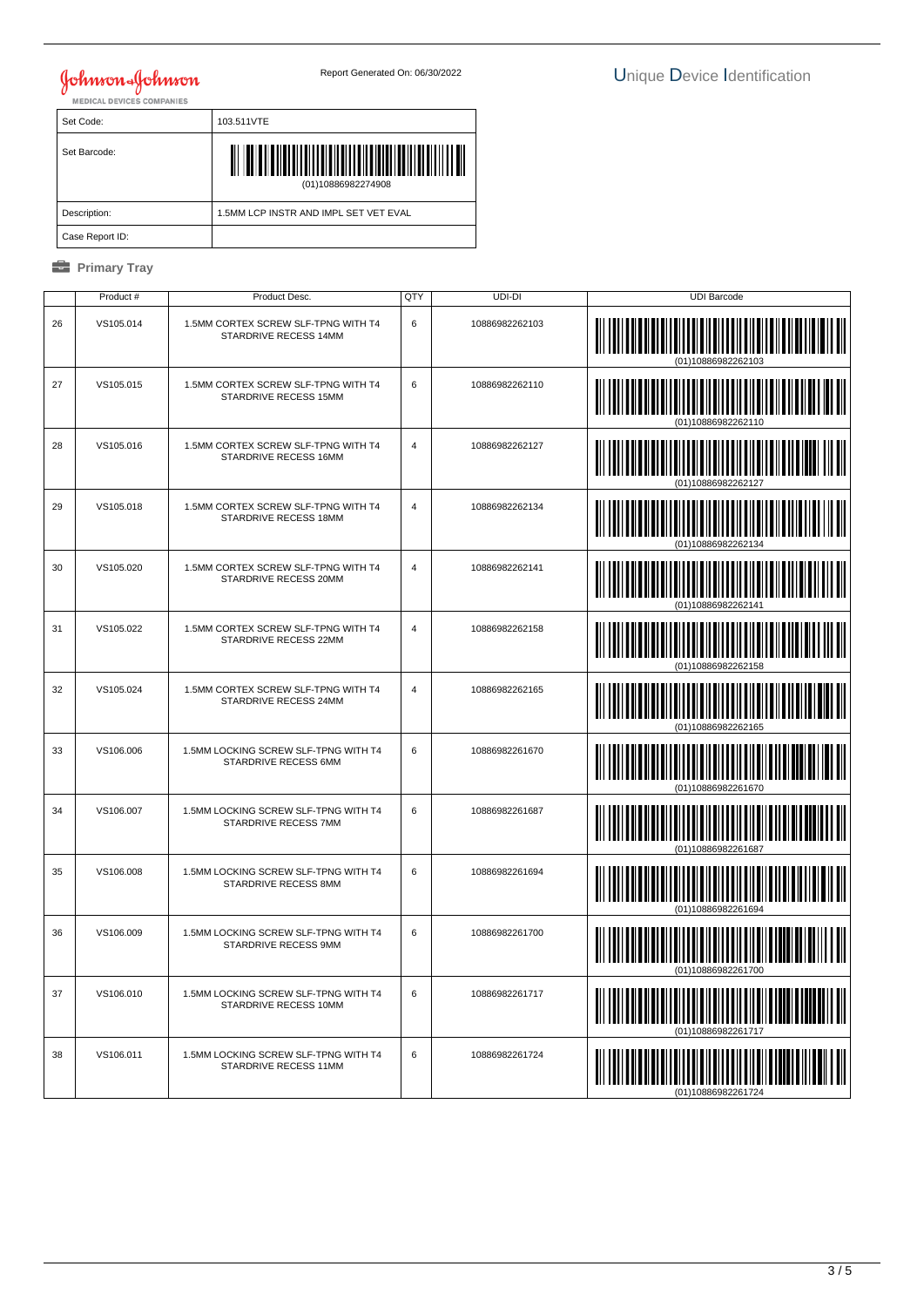| Set Code:       | 103.511VTE                                      |
|-----------------|-------------------------------------------------|
| Set Barcode:    | <u>TIITII TIITII TIIT</u><br>(01)10886982274908 |
| Description:    | 1.5MM LCP INSTR AND IMPL SET VET EVAL           |
| Case Report ID: |                                                 |

|    | Product#   | Product Desc.                                                 | QTY            | UDI-DI         | <b>UDI Barcode</b> |
|----|------------|---------------------------------------------------------------|----------------|----------------|--------------------|
| 39 | VS106.012  | 1.5MM LOCKING SCREW SLF-TPNG WITH T4<br>STARDRIVE RECESS 12MM | 6              | 10886982261731 | (01)10886982261731 |
| 40 | VS106.013  | 1.5MM LOCKING SCREW SLF-TPNG WITH T4<br>STARDRIVE RECESS 13MM | 6              | 10886982261748 |                    |
| 41 | VS106.014  | 1.5MM LOCKING SCREW SLF-TPNG WITH T4<br>STARDRIVE RECESS 14MM | 6              | 10886982261755 |                    |
| 42 | VS106.015  | 1.5MM LOCKING SCREW SLF-TPNG WITH T4<br>STARDRIVE RECESS 15MM | 6              | 10886982261762 |                    |
| 43 | VS106.016  | 1.5MM LOCKING SCREW SLF-TPNG WITH T4<br>STARDRIVE RECESS 16MM | 4              | 10886982261779 |                    |
| 44 | VS106.018  | 1.5MM LOCKING SCREW SLF-TPNG WITH T4<br>STARDRIVE RECESS 18MM | $\overline{4}$ | 10886982261786 |                    |
| 45 | VS106.020  | 1.5MM LOCKING SCREW SLF-TPNG WITH T4<br>STARDRIVE RECESS 20MM | $\overline{4}$ | 10886982261793 |                    |
| 46 | VS106.022  | 1.5MM LOCKING SCREW SLF-TPNG WITH T4<br>STARDRIVE RECESS 22MM | $\overline{4}$ | 10886982261809 |                    |
| 47 | VS106.024  | 1.5MM LOCKING SCREW SLF-TPNG WITH T4<br>STARDRIVE RECESS 24MM | $\overline{4}$ | 10886982261816 | (01)10886982261816 |
| 48 | 03.114.001 | 1.1MM LCP THREADED DRILL GUIDE FOR 1.5MM<br><b>LCP PLATES</b> | $\overline{2}$ | 10886982072986 |                    |
| 49 | 03.114.002 | STARDRIVE SCREWDRIVER SHAFT<br>T4/42MM/SELF-RETAINING         | $\mathbf{1}$   | 10886982072993 |                    |
| 50 | 03.114.003 | THREADED BENDING PIN FOR 1.5MM LCP<br><b>PLATES</b>           | $\overline{2}$ | 10886982073006 | (01)10886982073006 |
| 51 | 03.114.007 | 1.1MM DRILL BIT/MQC/75MM                                      | $\overline{2}$ | 10886982073013 |                    |